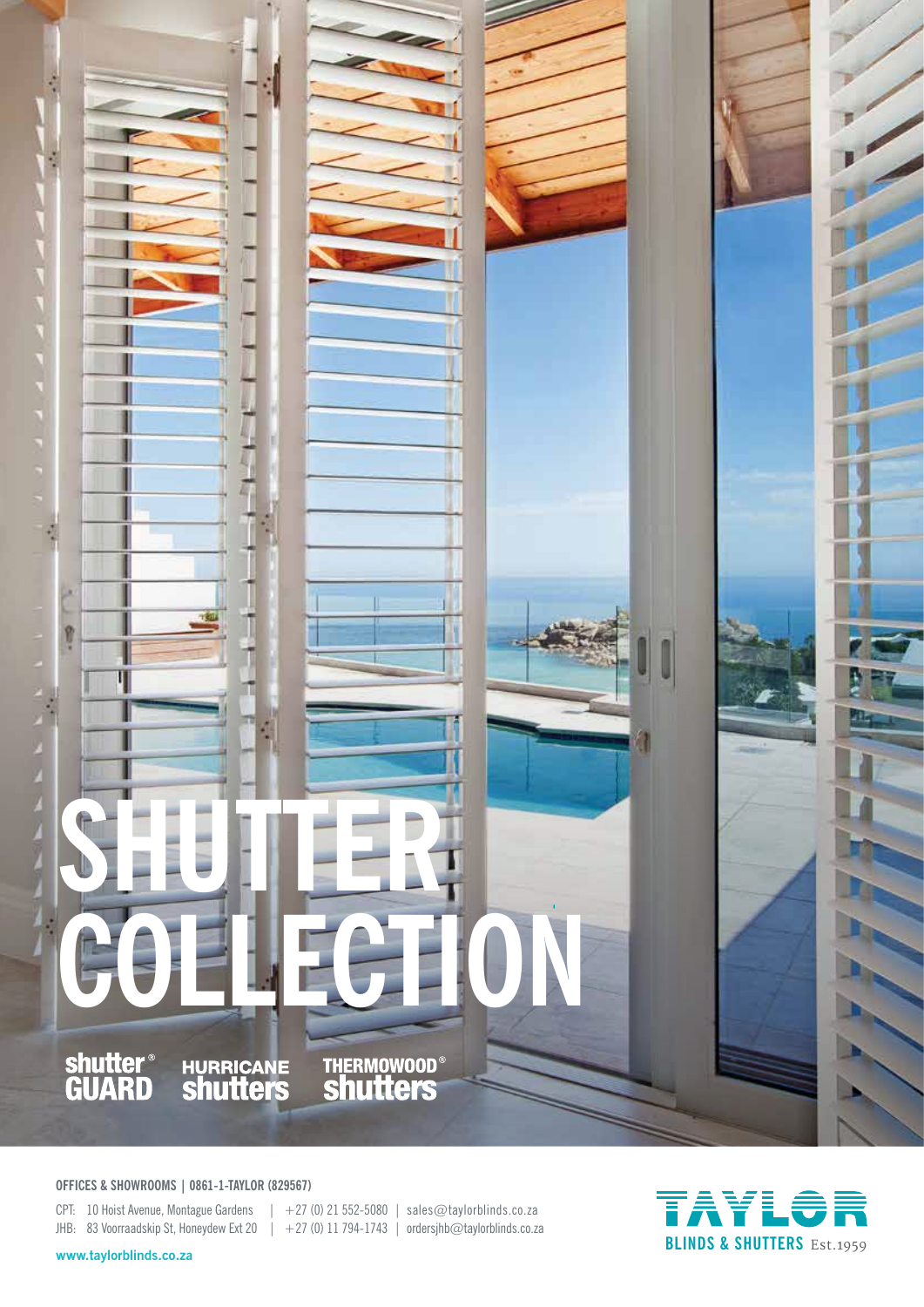# utter® **NERGY**

The GLobal Favourite in Window Decoration in Window Decoration in Window Decoration in Window Decoration in Window

## **The art of security & style, in one innovative product.**



**VOIR** 





学者

g i

Ġ

 $\overline{\bullet}$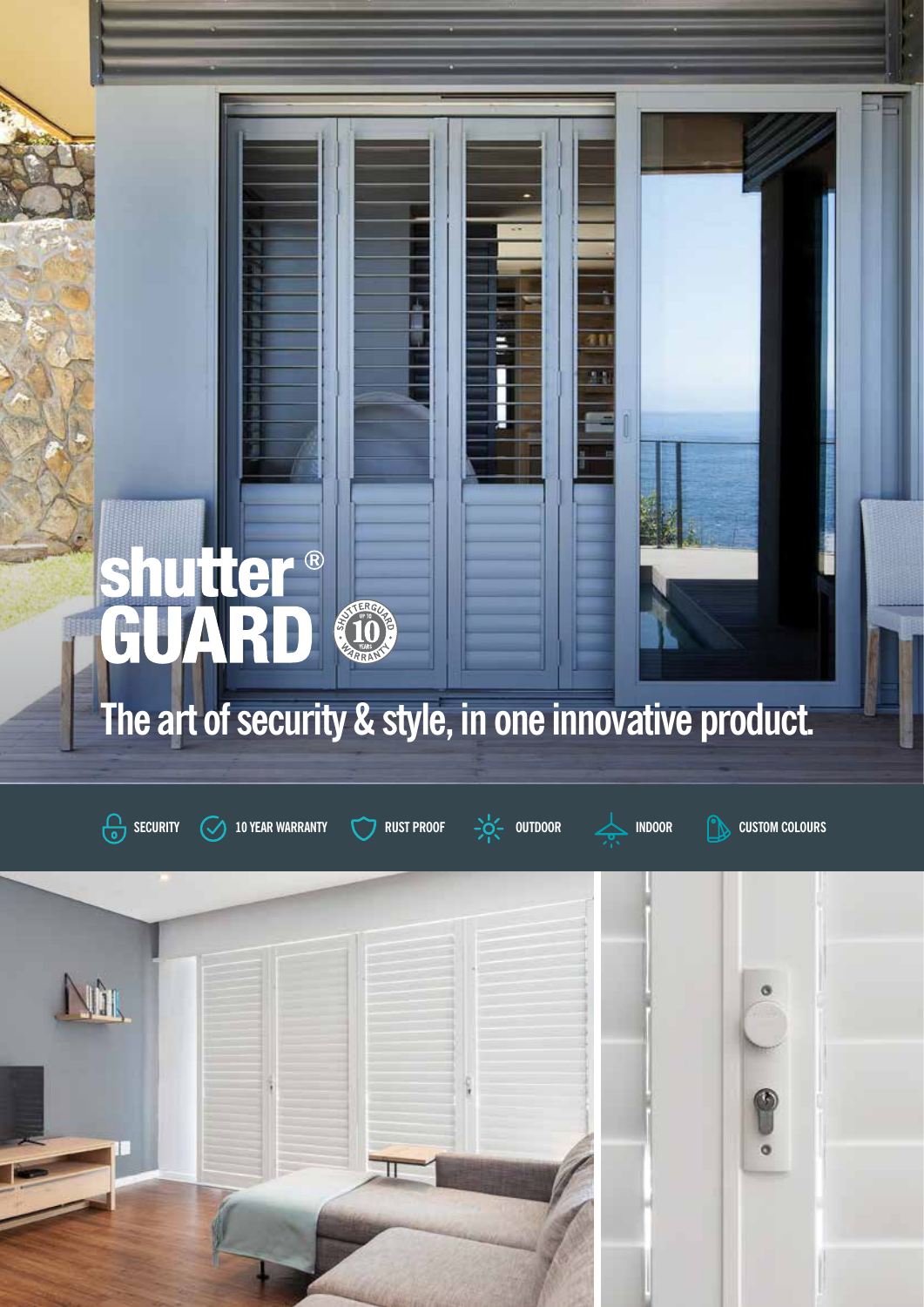## **ShutterGuard® Aluminium Security Shutters are a savvy, stylish, safety solution for windows or doors – offering security without compromising the aesthetics of your home, commercial or retail space.**

The patented Gear-lock keeps the shutters in place. A 6cm patented bolt secures the shutters to the floor, leaving no leverage to lift the lock out of the track. A 3.4cm bolt secures the top track when locked. The Cisa system allows you to lock the shutters with a unique security key. Should you wish to have a double-sided lock please request this with us.

## **TECHNICAL SPECIFICATIONS**

| UV Blockage:    | 100% when closed |
|-----------------|------------------|
| Weight:         | 14 $kg/m2$       |
| Min/Max Width:  | $250 - 850$ mm   |
| Min/Max Height: | 650 - 2900mm     |
| Material:       | Aluminium        |





6cm patented bolt secures shutters to floor when locked

**NEW** ergonomically designed shutter lock & louvre lock system

## **STANDARD COLOURS**





## **TECHNICAL FEATURES**

| Security                         |
|----------------------------------|
| 10 Year Warranty                 |
| Impervious to moisture           |
| Will not crack, split or warp    |
| Rust Proof                       |
| Easy to clean                    |
| Control of noise and temperature |
| Control light with Astragal lip  |



### **TRACK OPTIONS**

**LIP** track which has a 'lip' coming up and over and lies against the top frame opening to nea

it off.

|  | е | r |
|--|---|---|
|  |   | d |
|  |   |   |

**Top track with lip** (To neaten uneven walls, window frames, gaps etc)

he top track fits in flush with the opening and doesn't come up and over the top wall opening.

**NO LIP**

**Top track without lip**





(inside the window/ door reveal)

### **CONFIGURATIONS**



**PIVOT OPTIONS**

(please note no bottom frame)

(When stacked shu can move left or right) **Pivot, either left or right**

# **CUSTOM COLOURS**

| ۱d | Bottom track / recess |  |
|----|-----------------------|--|
|    |                       |  |
|    |                       |  |

## **Bottom track / raised Bottom track / recessed Face fixed with top track Reveal fixed with top track**

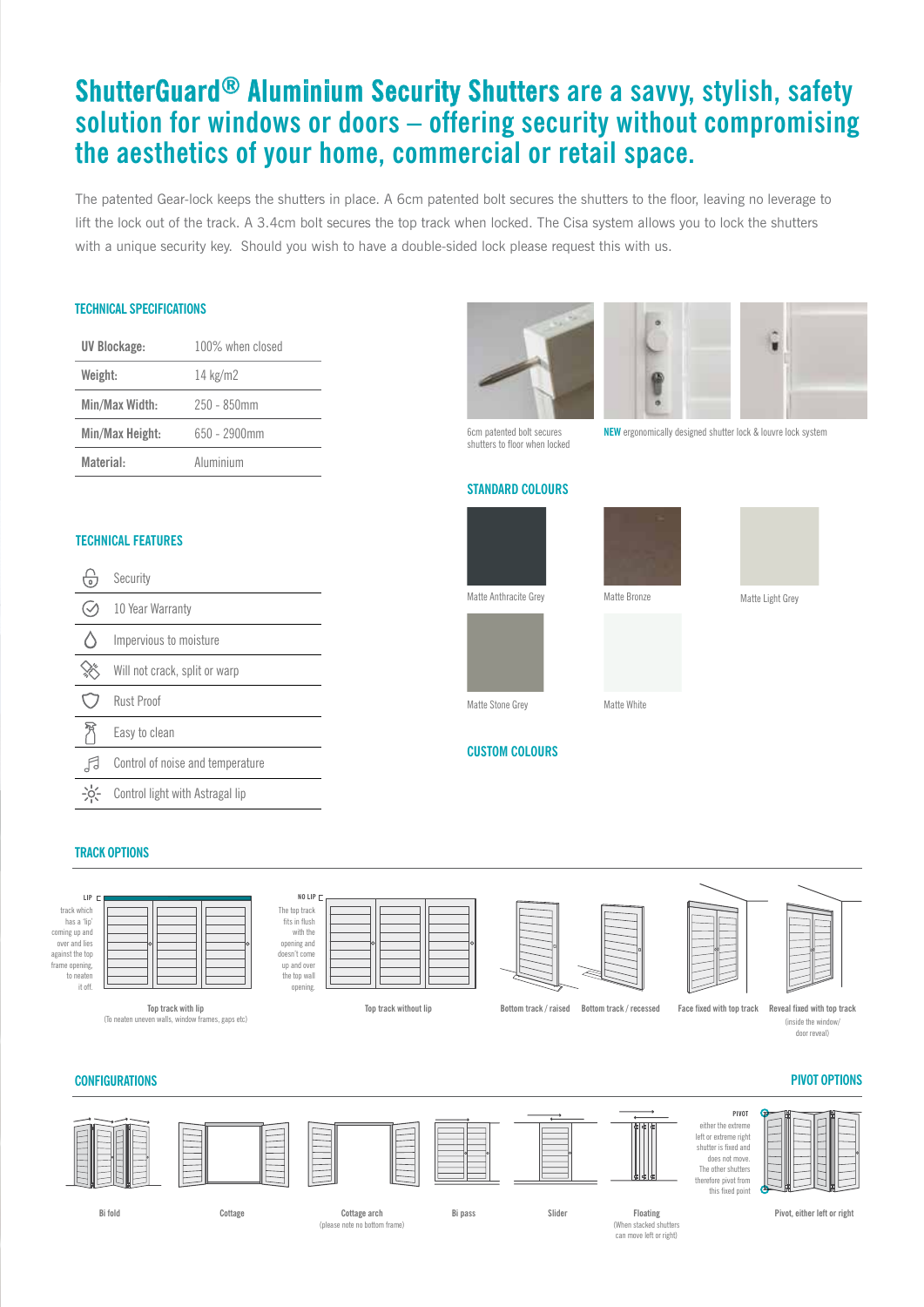

## **Let the sunshine in.**

**10 YEAR WARRANTY RUST PROOF OUTDOOR INDOOR CUSTOM COLOURS**





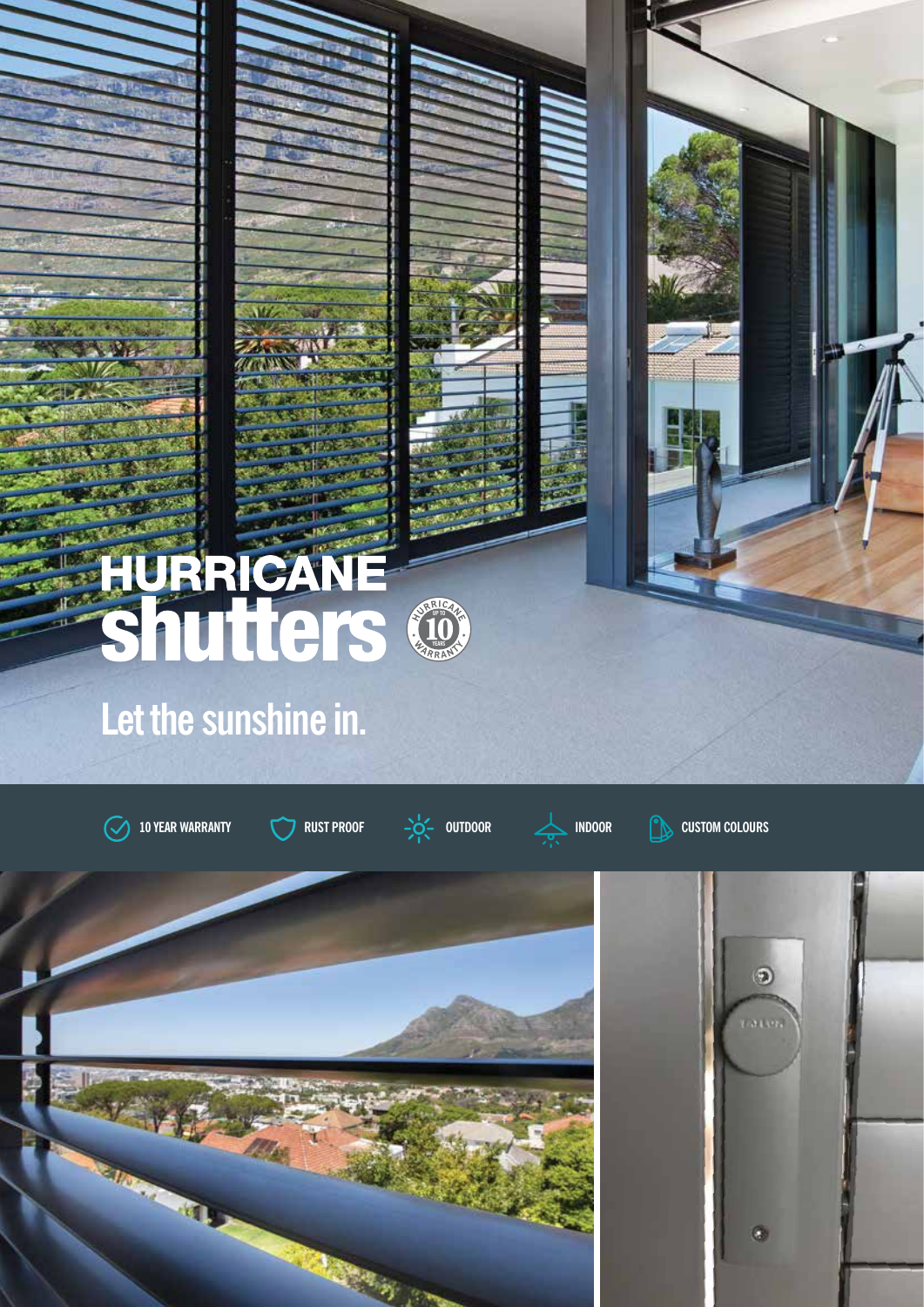## Hurricane Aluminium Shutters were originally designed to protect windows and doors from storms and high winds without compromising the aesthetics of a home.

These stylish shutters, made entirely from aluminium, are not only good to look at but are functional, durable, won't rust, are easy to clean and therefore come with a 10 year warranty. As with ShutterGuard®, the folding, louvred shutters will open up a room as well as control light, noise and temperature.

## **TECHNICAL SPECIFICATIONS**

| UV Blockage:    | 100% when closed |
|-----------------|------------------|
| Weight:         | 14 $kg/m2$       |
| Min/Max Width:  | 250 - 850mm      |
| Min/Max Height: | $500 - 2900$ mm  |
| Material:       | Aluminium        |



**NEW** ergonomically designed turn bolt

## **STANDARD COLOURS**







10 Year Warranty  $\odot$ 

**TECHNICAL FEATURES**

| $-\frac{1}{2}C$ |  |  |  | Control of light, noise and temperature |
|-----------------|--|--|--|-----------------------------------------|
|-----------------|--|--|--|-----------------------------------------|

|  | Impervious to moisture |
|--|------------------------|
|--|------------------------|

| ℅ |  | Will not crack, split or warp |  |  |  |
|---|--|-------------------------------|--|--|--|
|---|--|-------------------------------|--|--|--|

- Rust Proof
- 歼 Easy to clean

## **CUSTOM COLOURS**

Custom colours are available, please speak to your sales representative. An additional fee will apply on all custom colours. Manufacture lead times require an extra 5 days.

### **TRACK OPTIONS**



it off.

**Top track with lip** (To neaten uneven walls, window frames, gaps etc)

| NO LIP C                                                                                                             |  |  |
|----------------------------------------------------------------------------------------------------------------------|--|--|
| The top track<br>fits in flush<br>with the<br>opening and<br>doesn't come<br>up and over<br>the top wall<br>opening. |  |  |
|                                                                                                                      |  |  |

**Top track without lip**



**Bottom track / raised Bottom track / recessed Face fixed with top track Reveal fixed with top track**





## **CONFIGURATIONS**



(please note no bottom frame)

(When stacked shutters can move left or right)

**Pivot, either left or right**

**PIVOT OPTIONS**

Matte Anthracite Grey Matte Bronze Matte Light Grey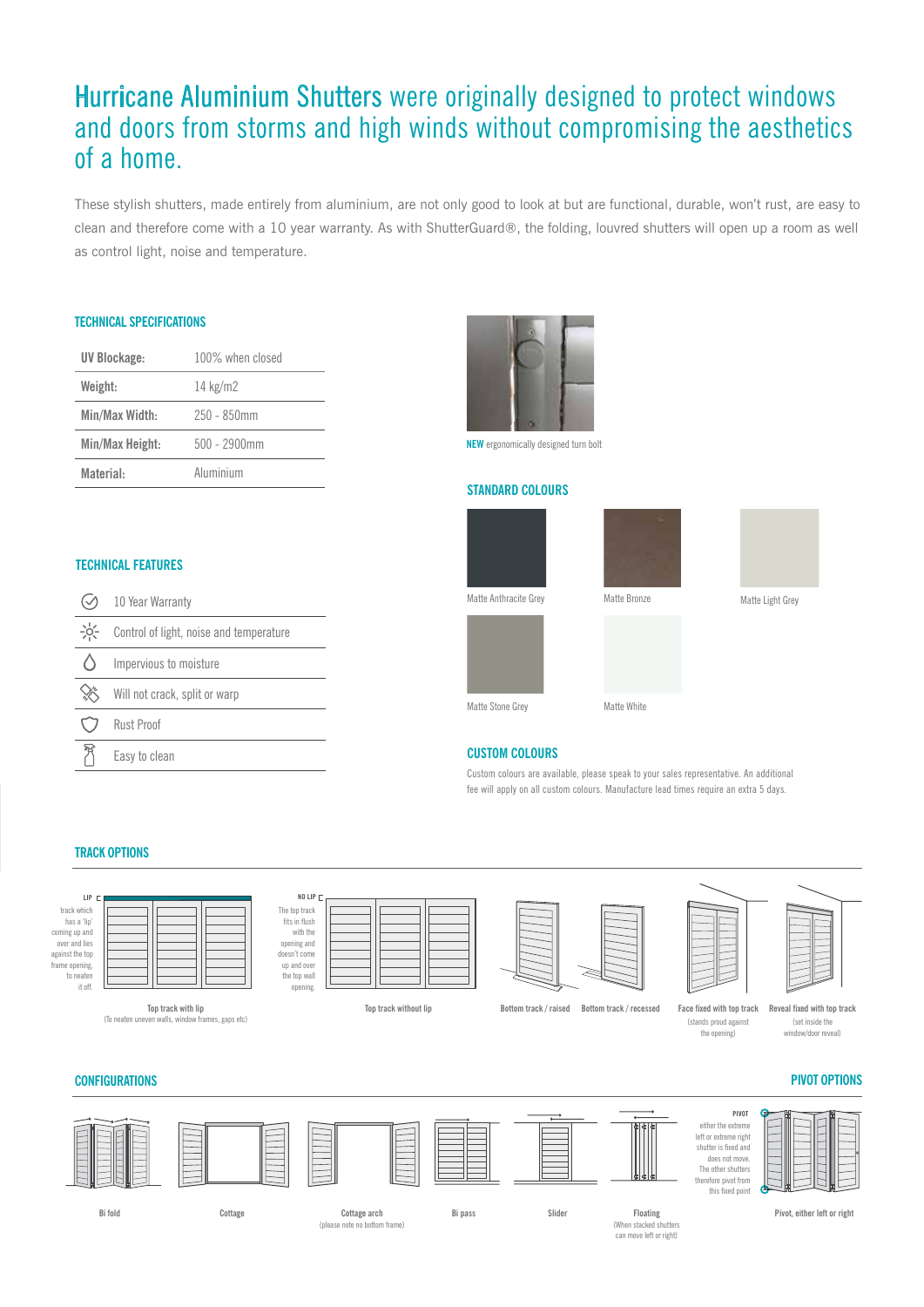





 $\overline{\mathbb{R}^n}$ 



**3 YEAR WARRANTY RUST PROOF INDOOR ONLY CONTROL LIGHT, NOISE & TEMPERATURE**

## $\circ$ OD HER Ō **Tters UP TO YEARSNatural light. Privacy on demand.**

THE GLOBAL FAVOURITE IN WINDOW DECISION OF THE GLOBAL FAVOURITE IN WINDOW DECISION OF THE GLOBAL FAXOURITE IN WINDOW DECISION OF THE GLOBAL FAXOURITE IN WINDOW DECISION OF THE GLOBAL FAXOURITE IN THE GLOBAL FAXOURITE IN TH

ī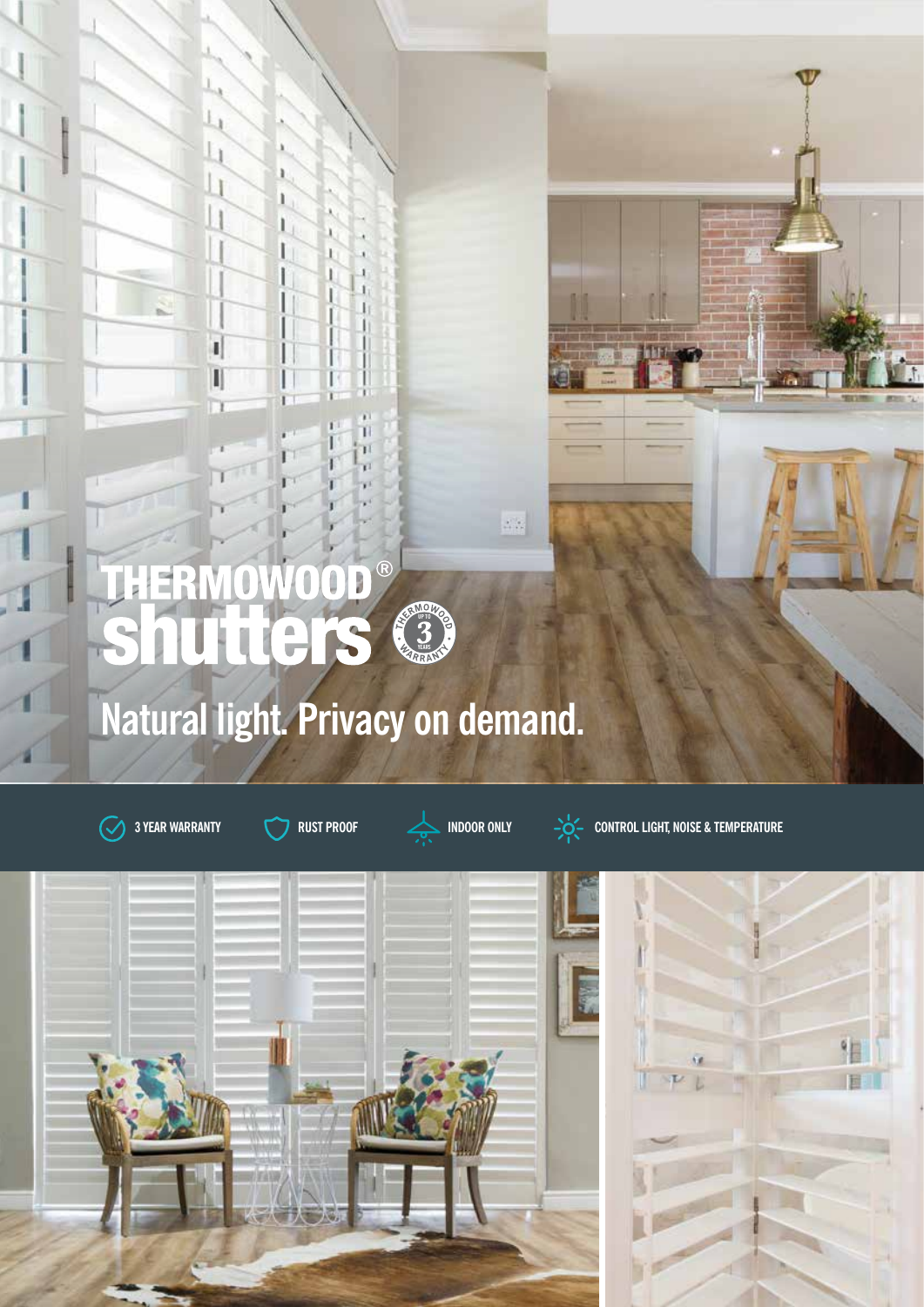## Thermowood® Shutters are practical and elegant, custom-made, louvre door shutters, manufactured from a durable, specially engineered wood substitute – extruded PVC – that has been thoroughly tested under stringent humid, hot and dry conditions to ensure longevity.

Whether you want to invite light and a sense of space into your home at the ocean's edge or in the in the middle of the Karoo, or whether you are looking for a room divider or alternative cupboard door in a room influenced by moisture, Thermowood® Shutters will deliver on its' promise of merging indoor and outdoor living – elegantly.

## **TECHNICAL SPECIFICATIONS**

| UV Blockage:    | 100% when closed    |
|-----------------|---------------------|
| Weight:         | 8 kg/m2             |
| Min/Max Width:  | 240 - 600mm         |
| Min/Max Height: | 450 - 2900mm        |
| Material:       | <b>Extruded PVC</b> |

## **TECHNICAL FEATURES**

| 3 Year Warranty                         |
|-----------------------------------------|
| Control of light, noise and temperature |
| Impervious to moisture                  |
| Will not crack, split or warp           |
| <b>Rust Proof</b>                       |
| Easy to clean                           |



## **AVAILABLE STANDARD COLOURS**



## **CUSTOM COLOURS**

Kindly note no custom colours are available for Thermowood®

## **TRACK OPTIONS**



**Top track with lip** (To neaten uneven walls, window frames, gaps etc)

## **PIVOT OPTIONS**



**Top track without lip**



**Face fixed with top track Reveal fixed with top track** (stands proud against the opening) (set inside the window/door reveal)



Tilt rods offer owners the opportunity to open and close the shutters with the rod which is placed on the louvres, running down the middle of each shutter pane.



**Pivot, either left or right**

**CONFIGURATIONS**

**Standard Frame Decorative Frame**

**TILT ROD**

**Bi fold With tilt rod Without tilt rod** (also known as clear view)